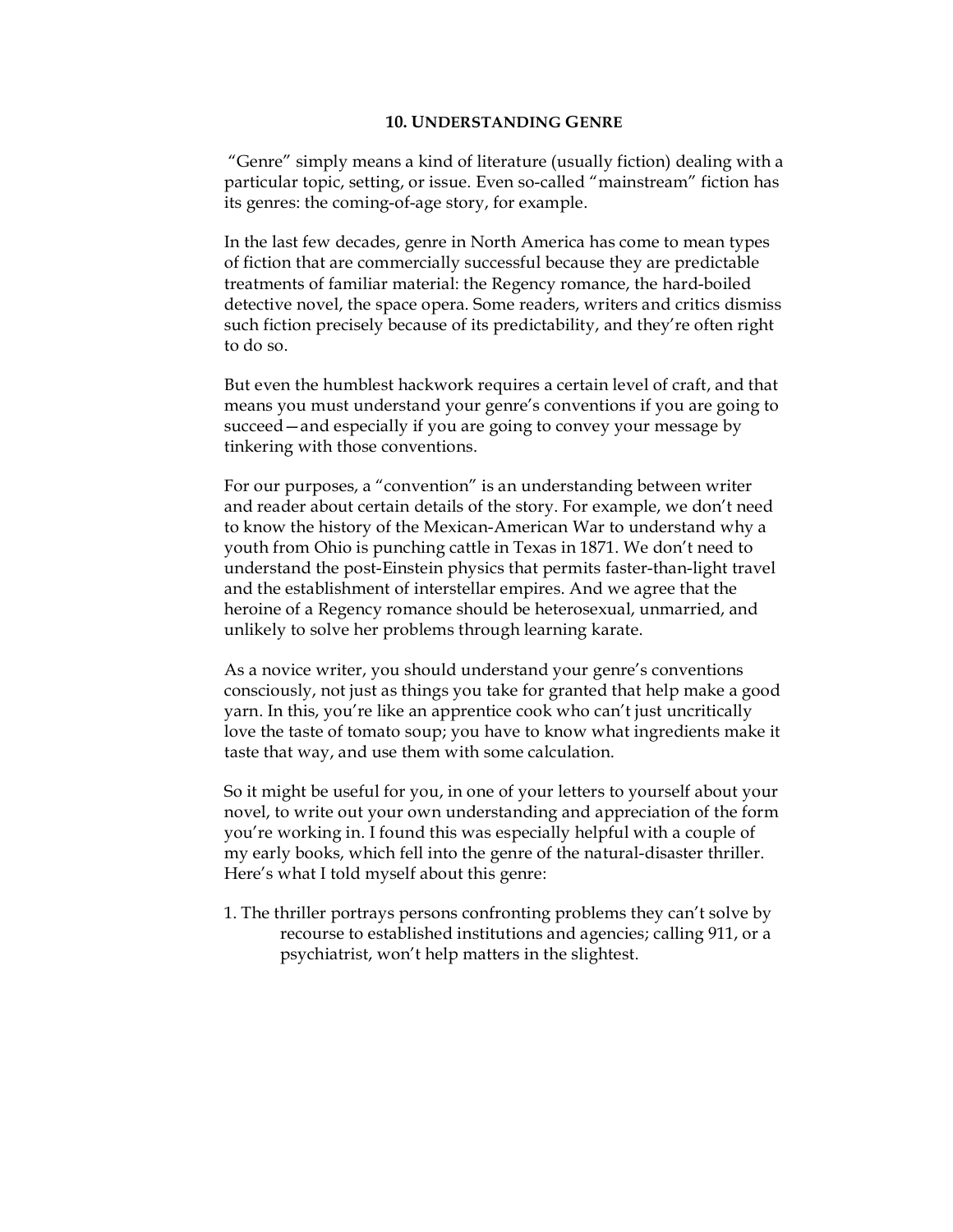- 2. The problems not only threaten the characters' physical and mental safety, they threaten to bring down the society they live in: their families, their communities, their nations. This is what is at stake in the story, and should appear as soon as possible.
- 3. The solution to the characters' problems usually involves some degree of violence, illegality, technical expertise, and dramatic action, but not more than we can plausibly expect from people of the kind we have chosen to portray.
- 4. The *political thriller* portrays characters who must go outside their society if they are to save it, and the characters therefore acquire a certain ironic quality. They must be at least as skilled and ruthless as their adversaries, yet motivated by values we can understand and admire even if we don't share them.
- 5. The *disaster thriller* portrays characters who are either isolated from their society or who risk such isolation if they fail. That is, either they will die or their society will fall (or both) if they do not accomplish their goals. In the novel of *natural disaster*, the disaster comes early and the issue is who will survive and how. In the novel of *man-made disaster*, the issue is how (or whether) the characters will prevent the disaster.
- 6. The characters must be highly plausible and complex; where they seem grotesque or two-dimensional, we must give some valid reason for these qualities. They must have adequate motives for the extreme and risky actions they take, and they must respond to events with plausible human reactions. Those reactions should spring from what we know of the characters' personalities, and should throw new light on those personalities.
- 7. The protagonist's goal is to save or restore a threatened society; it is rarely to create a whole new society.
- 8. At the outset the protagonist only reacts to events; at some point, however, he or she embarks on the *counterthrust*, an attempt to take charge and overcome circumstances.
- 9. The progress of the protagonist is from ignorance to knowledge, accomplished through a series of increasingly intense and important conflicts. These lead to a climactic conflict and the resolution of the story.